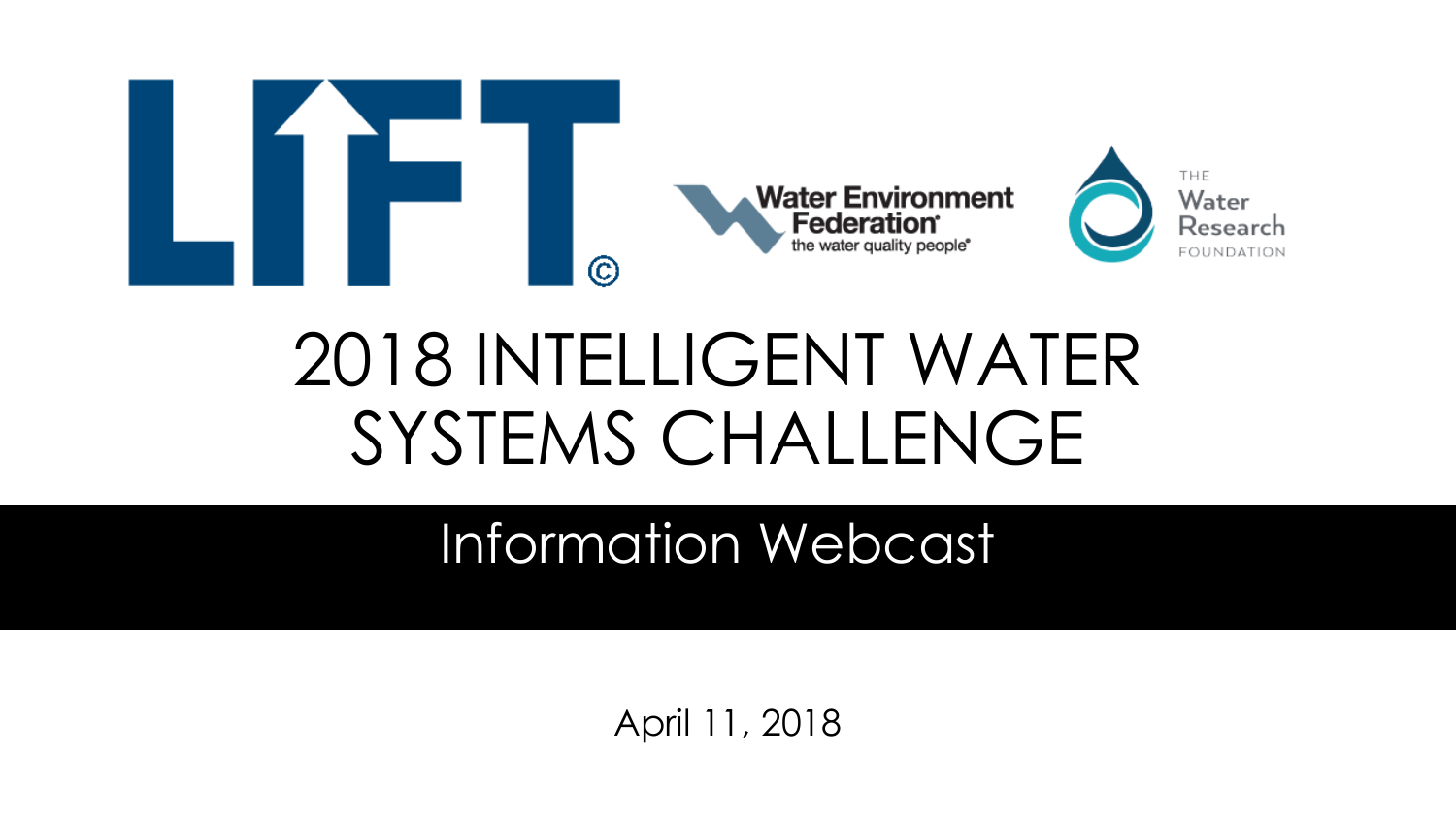





- Introduction (Ting Lu)
- WRF's Intelligent Water Systems Research Program (Walter Graf)
- Judging criteria (Tad Slawecki)
- Submittal guidance (Fidan Karimova)
- Un-partnered teams (Fidan Karimova)
- Q&A















### Agenda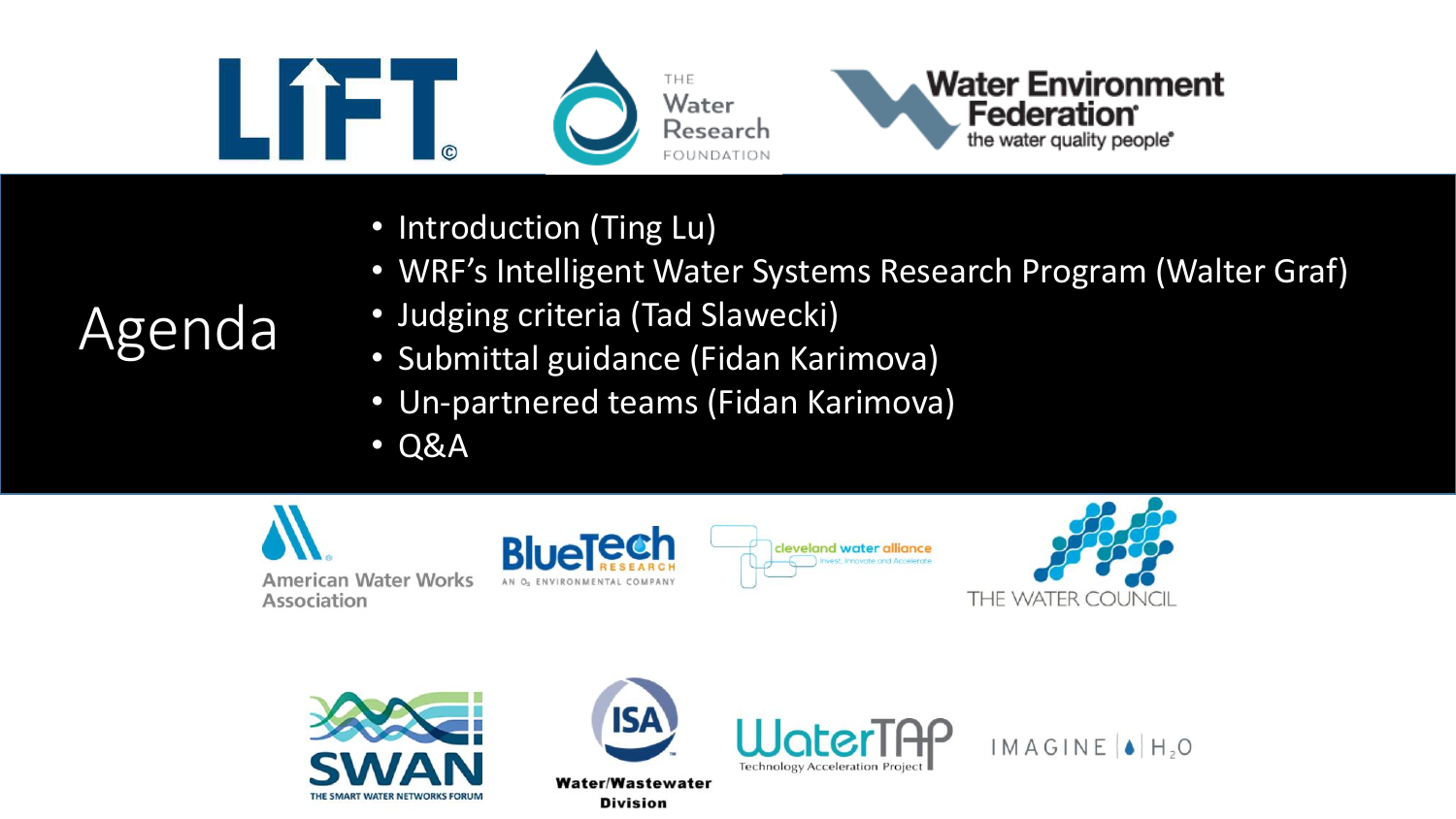#### Welcome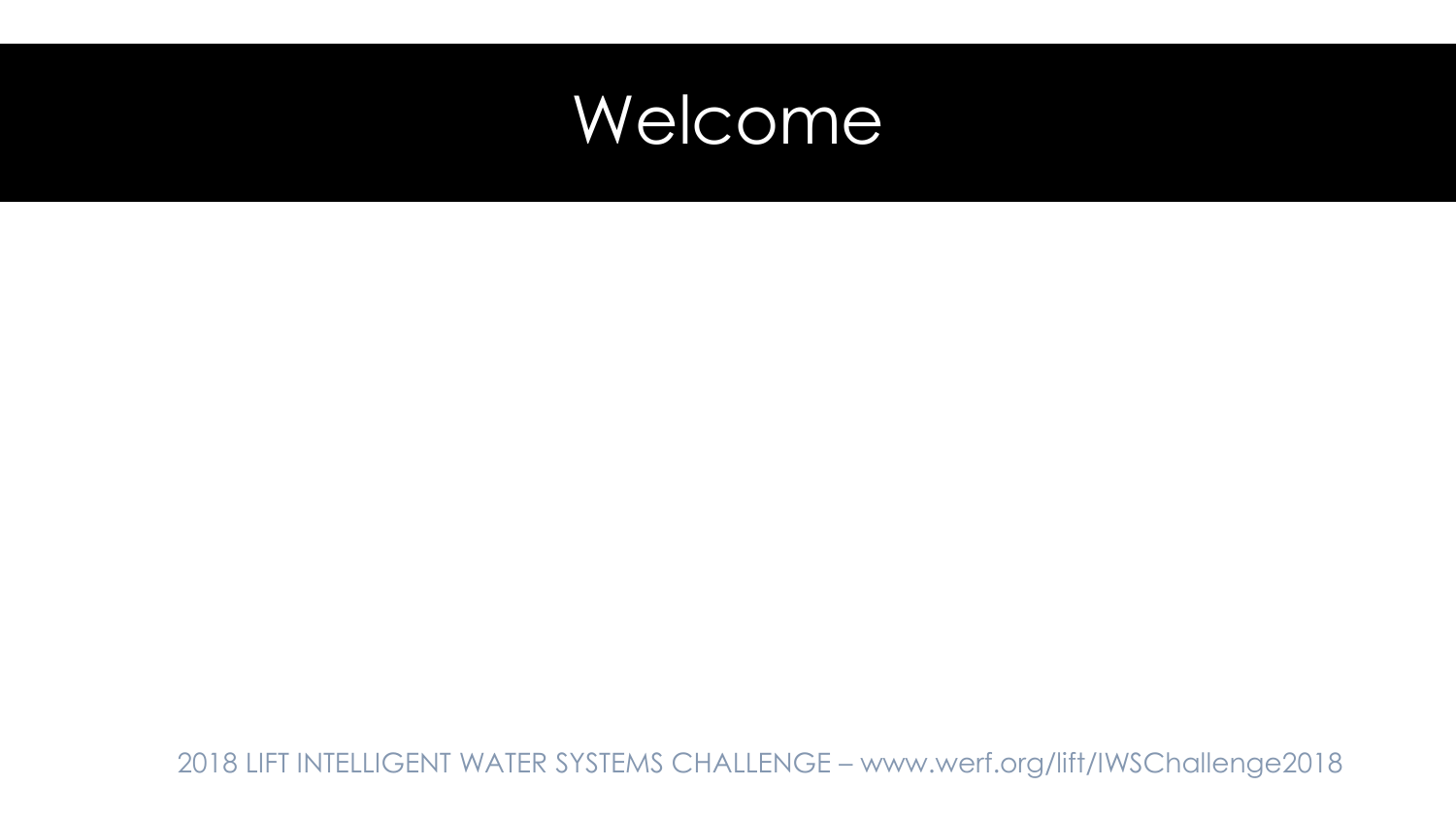### LIFT IWS Challenge Goals

- Help utilities better understand the dynamics of complex systems for making better decisions through IWS solutions
- Give students, professionals and technology aficionados the opportunity to showcase their talents and innovation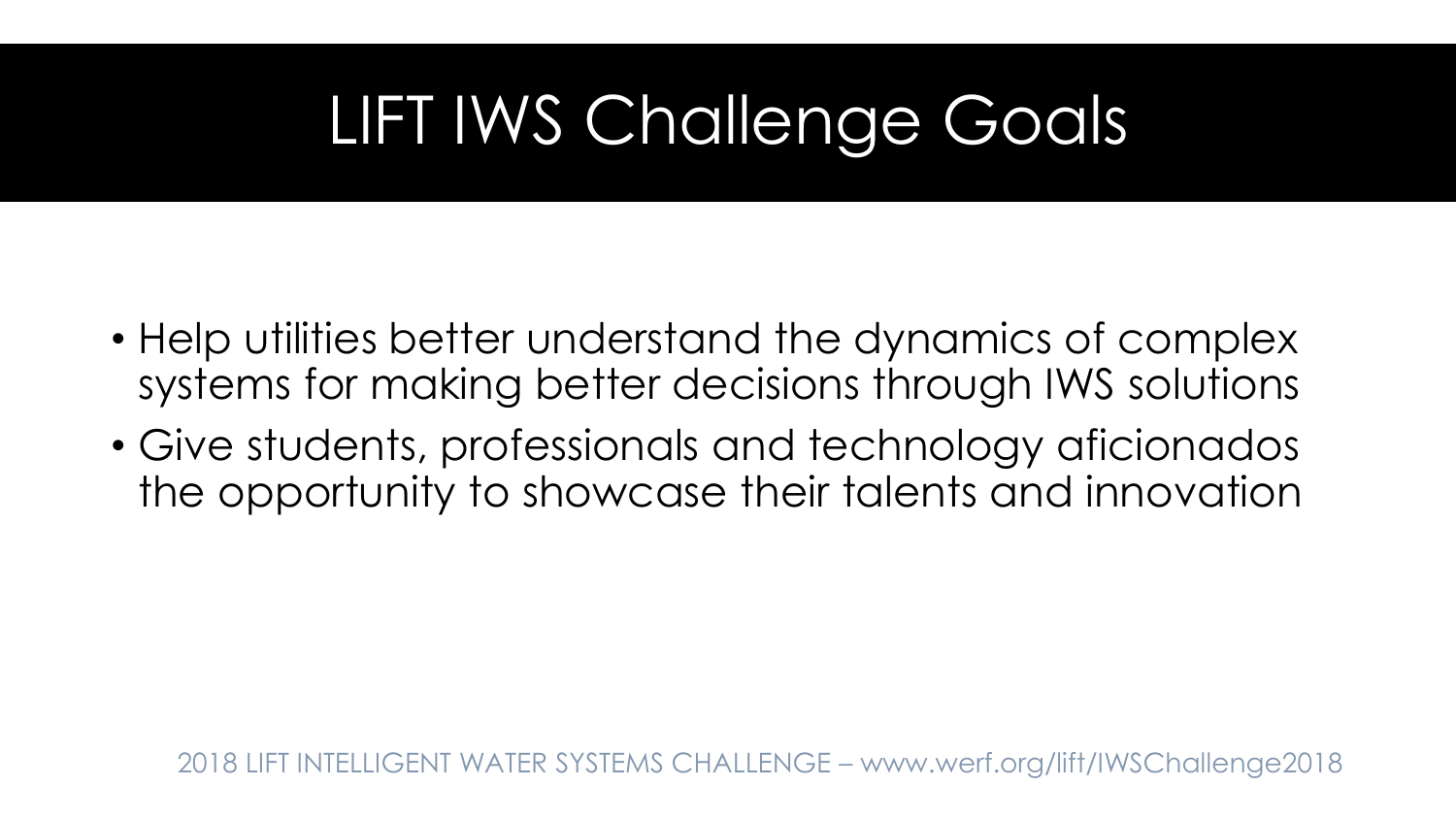### LIFT IWS Challenge Outcome

- Demonstrations of value of IWS and the transformation of data into information
- Advance the adoption of intelligent water system into utilities
- Foster a collaboration environment for innovation to solve problems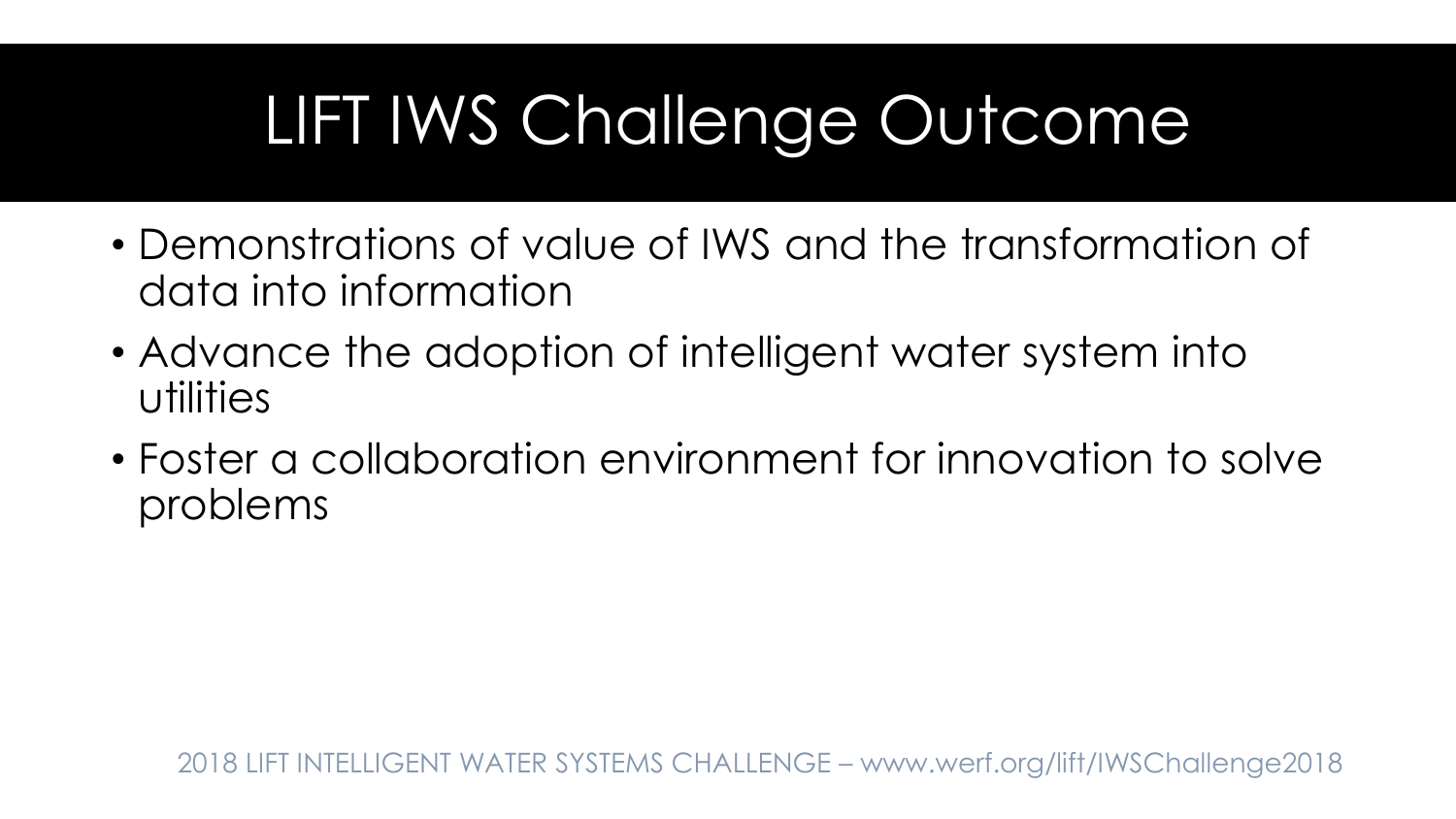### Timeline

- 
- 
- 
- 
- 
- 

• **April 23** Submit team's challenge plan

- **April 23 – Sept. 3** Challenge ongoing with two check-ins with steering committee members
- **September 4** Solutions submittal deadline
- **September 14** Judges' scoring completed
- **September 17** Finalists notified
- **October 1** Finalist presentations and award ceremony WEFTEC 2018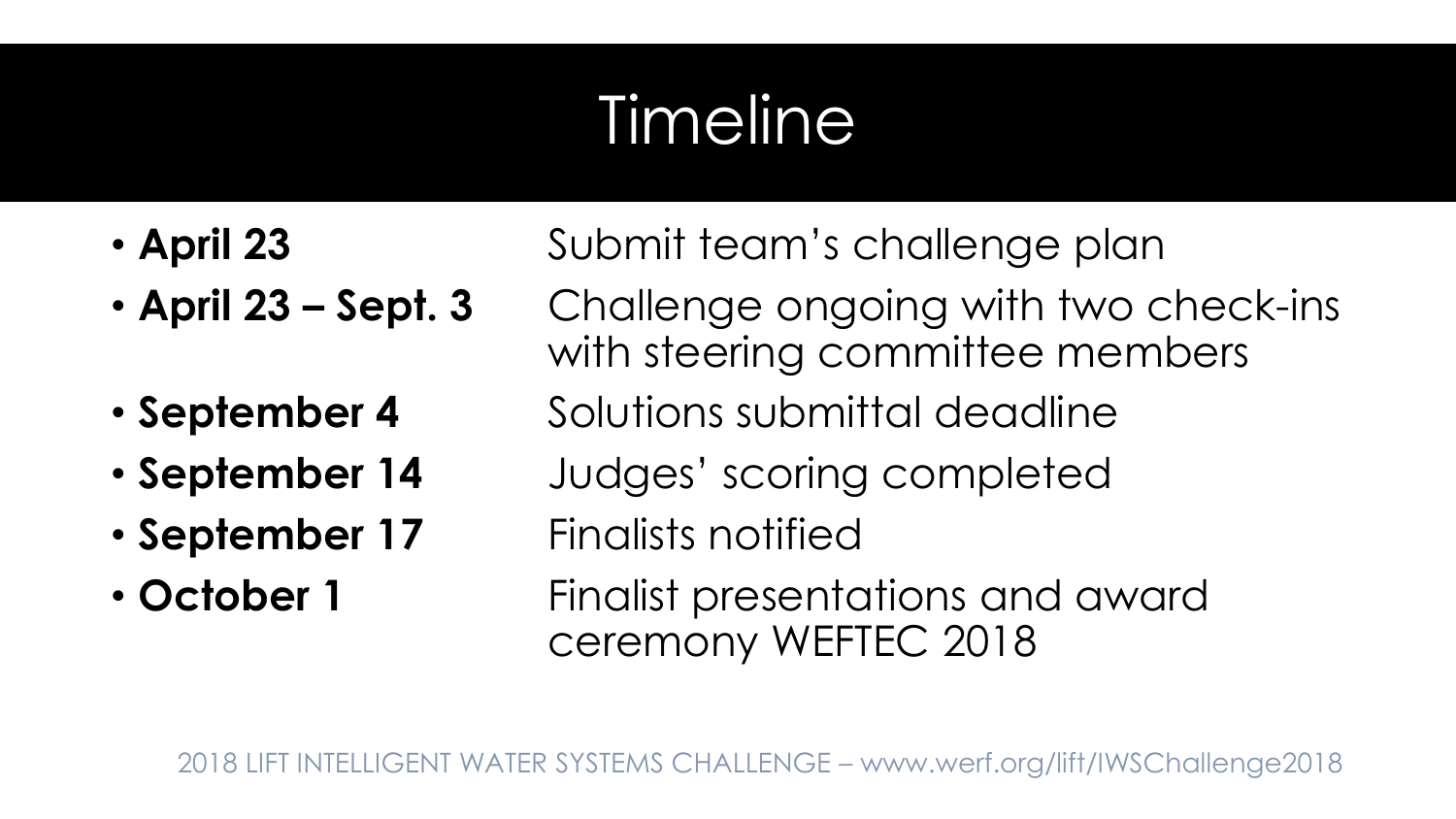### Suggested Challenge Categories

- Collection Systems
- Wastewater Treatment Systems
- Drinking Water Treatment Systems
- Source Water/Watershed
- Distribution Networks
- Customer Service
- Other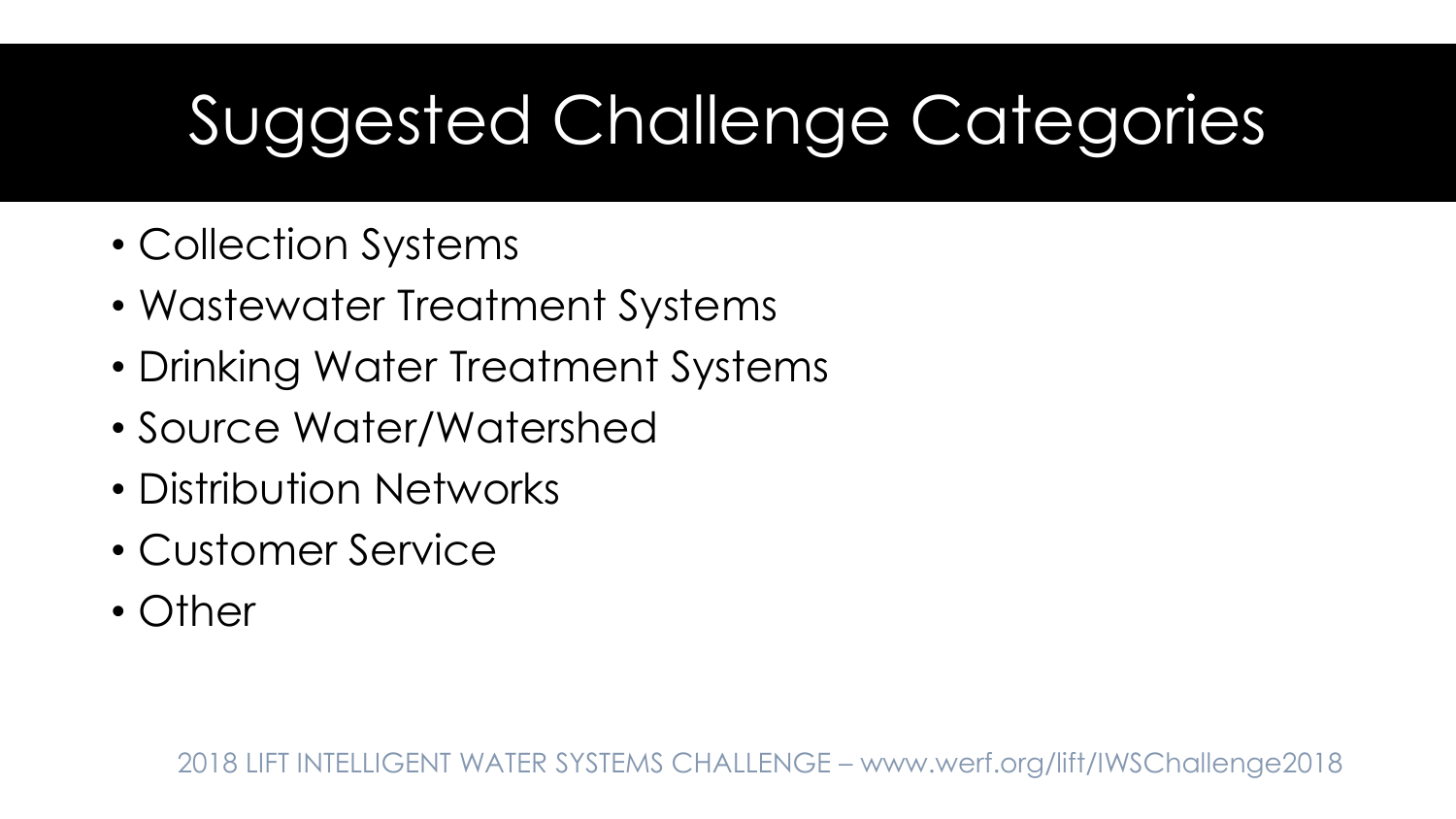#### WRF's Intelligent Water Systems Research Program

- Identify and evaluate the application experience of advanced sensing technologies and networks used for compliance strategies and improved efficiency of collection and treatment operations and sewershed management.
- Develop and maximize the capacity to utilize the vast amount of data generated to support the transition to the utility of the future and to improve receiving water quality and ecosystem health.
	- Other industries can provide a wealth of knowledge that can be transferred to the water sector
	- The future workforce will rely on increased use of data, therefore, skills, positions, and organizational structure will be different.
	- Sewershed wide data networks will become more prevalent
	- Advances in "smart" linings for pipes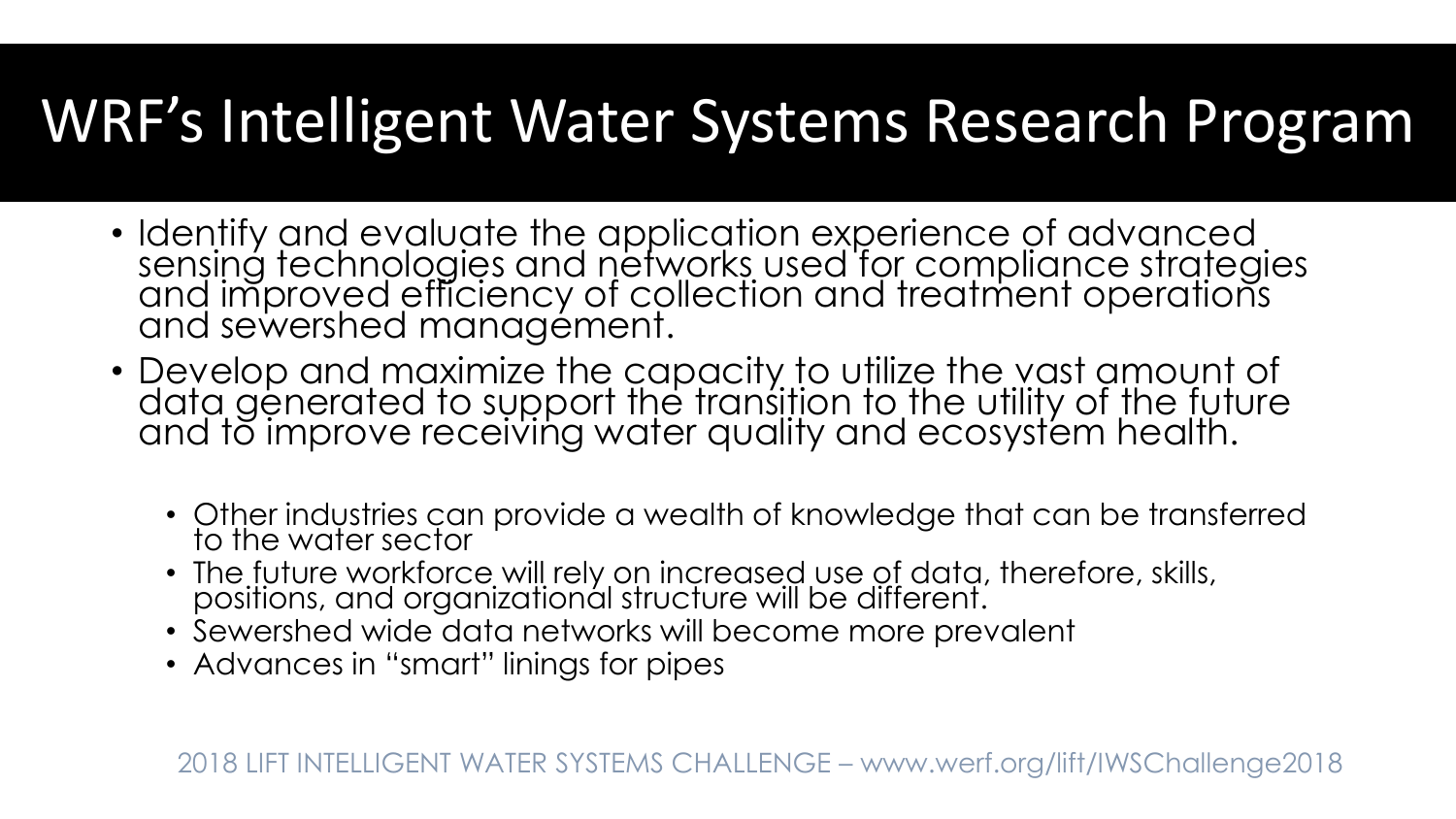#### Workforce Skills of the Future

- Attributes and business requirements expected to be necessary from both personnel and asset perspectives for utilities in 15 to 25 years, globally
- Key workforce trends and future skills required in the water sector over a long-term horizon (20+ years) by identifying key global drivers for change and success, customer trends, future of work, and enablers for success
- What are the implications for strategic HR, management, leadership, culture, ways of working/ flexible working arrangements, operating models and structure, training, employee retention and attraction
	- Enabling more effective workforce plan
	- Building capacity for the sector
	- Maximizing the available workforce
	- Delivering on sector and service objectives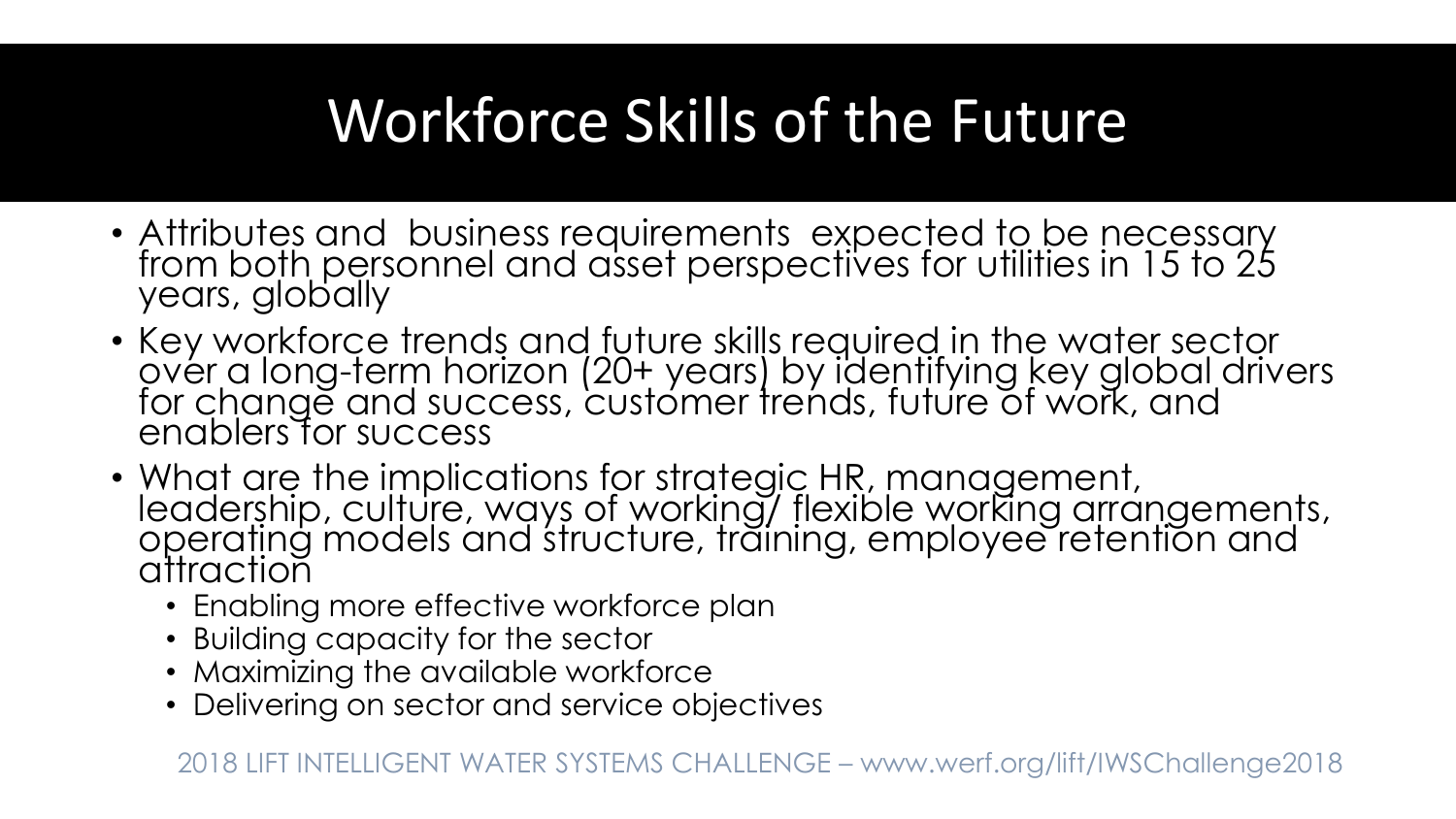#### Leveraging Other Industries – Big Data Management

#### **Objectives**

- Ascertain the current state and future state of IoT technology and big data management and analytics
- Identify best practices in water sector utilities and other industries for managing and processing large data sets
- Create a roadmap for utilities to use for implementing big data analytics and visualization tools for processing large data sets Approach
- Survey (prepared with the SWAN Forum) and industry interviews
- Analyze business drivers (technology, regulations, international trends, etc.) internal and external influences and their interaction etc.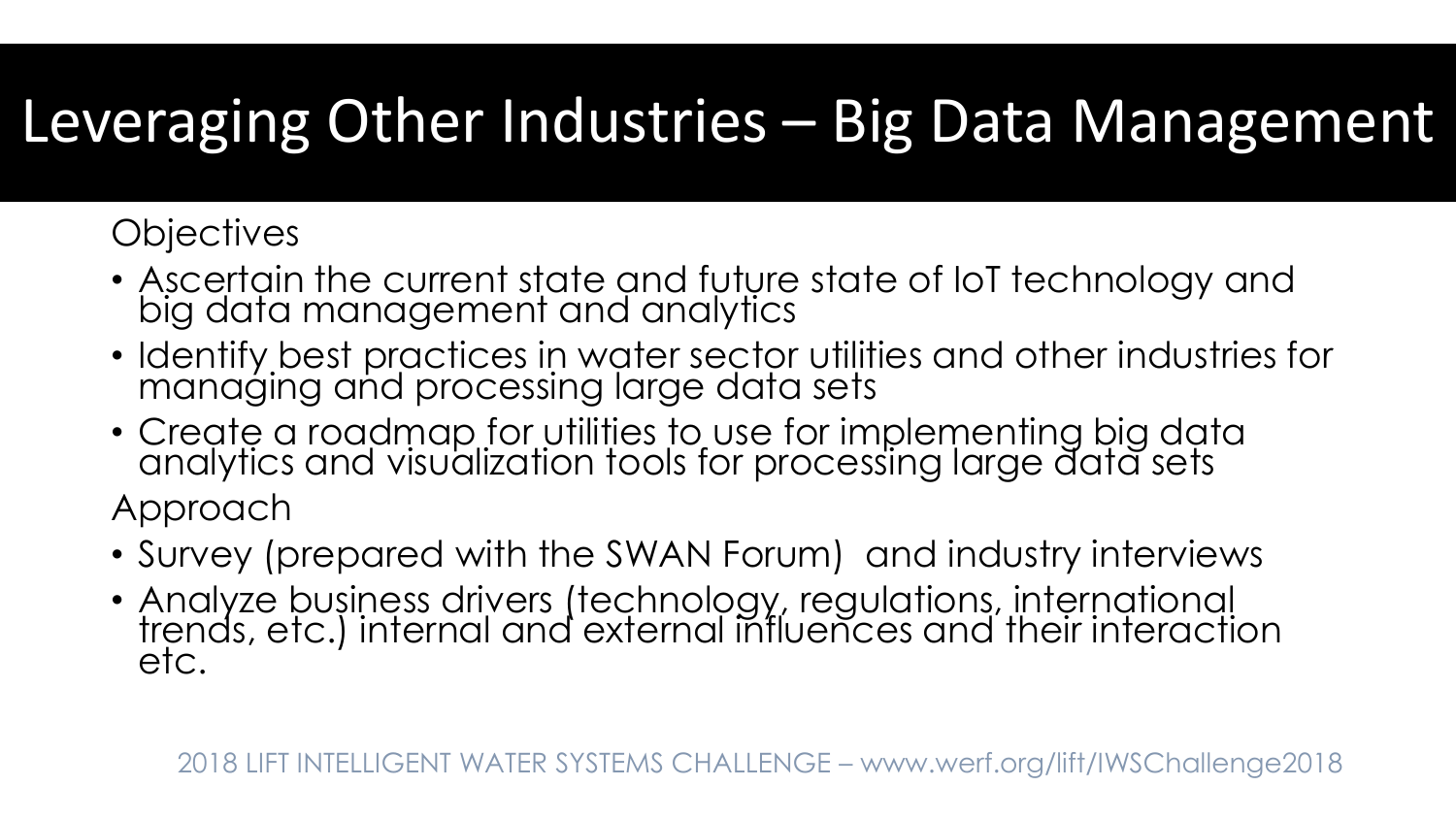### Designing Sensor Networks and Locations on an Urban Sewershed Scale

Objectives were to identify:

- Key sewershed management issues that may be addressed through continuous data collection and analytics
- Current and future state of the use of advanced sensors in urban sewersheds
- Determine what evaluations and outcomes have taken place within the water industry.
- Reliable advanced sensing technologies and networks within sewersheds.
- Network implementation issues to allow utilities to understand costs and benefits associated with using sensing technologies.
- Opportunities to implement real-time sensor networks to guide decision-making for system operation and capital planning.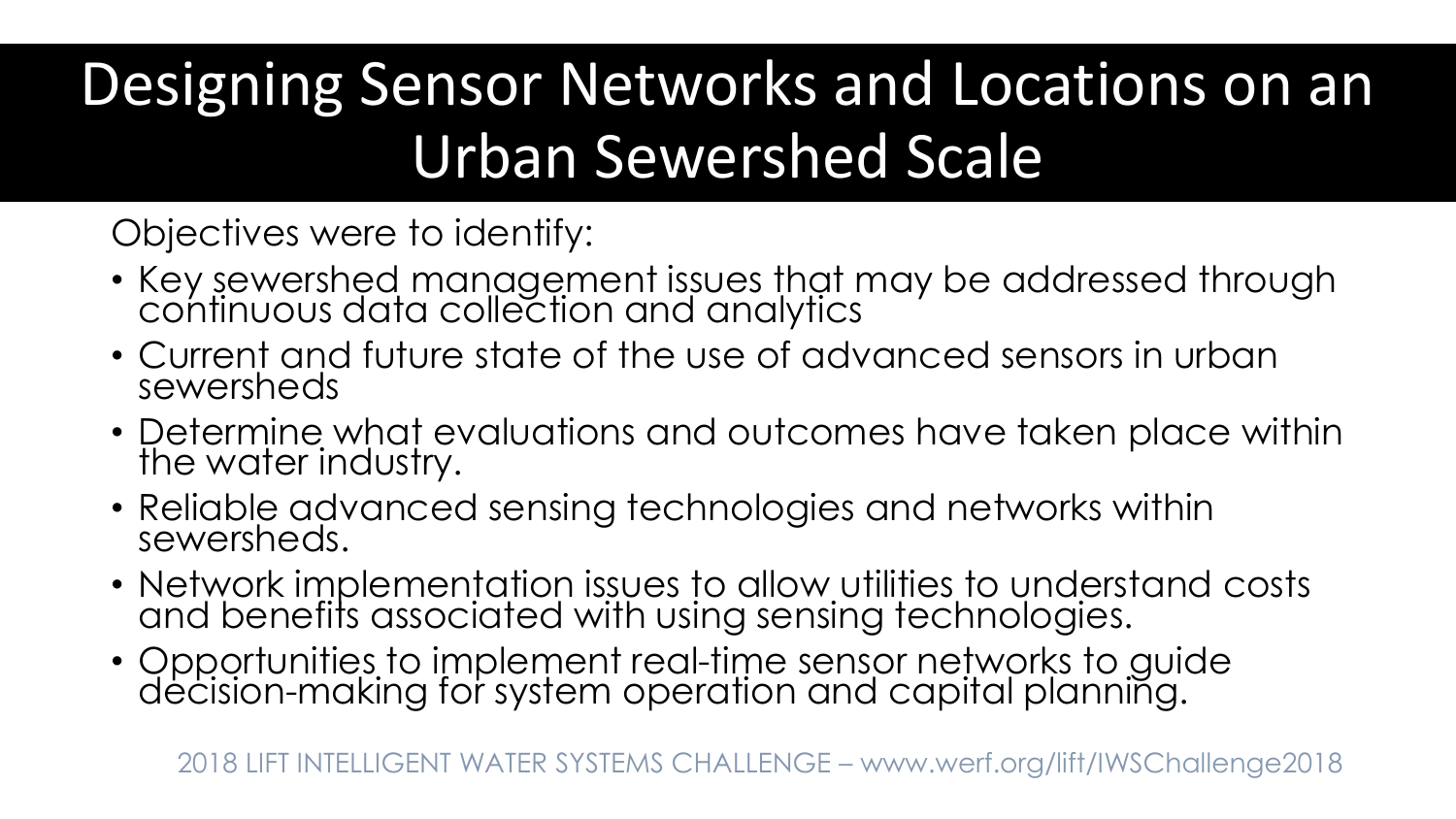#### RFP: Designing Sensor Networks and Locations on an Urban Sewershed Scale with Big Data Management and Analytics

Using Phase I projects as basis for this project

- Conduct demonstration projects at multiple utilities to validate sensor-based, real-time monitoring/metering and models/decision support systems on sewershed/sub-sewershed scales, including the applying of analytics to solve sewershed network management issues
- Develop a framework for the development of sensor-based networks that incorporates new and emerging monitoring/metering technologies for real-time decision-making.

We are taking utilities expression of interest if they want to be a demo/pilot site as part of a proposal. (wgraf@waterrf.org)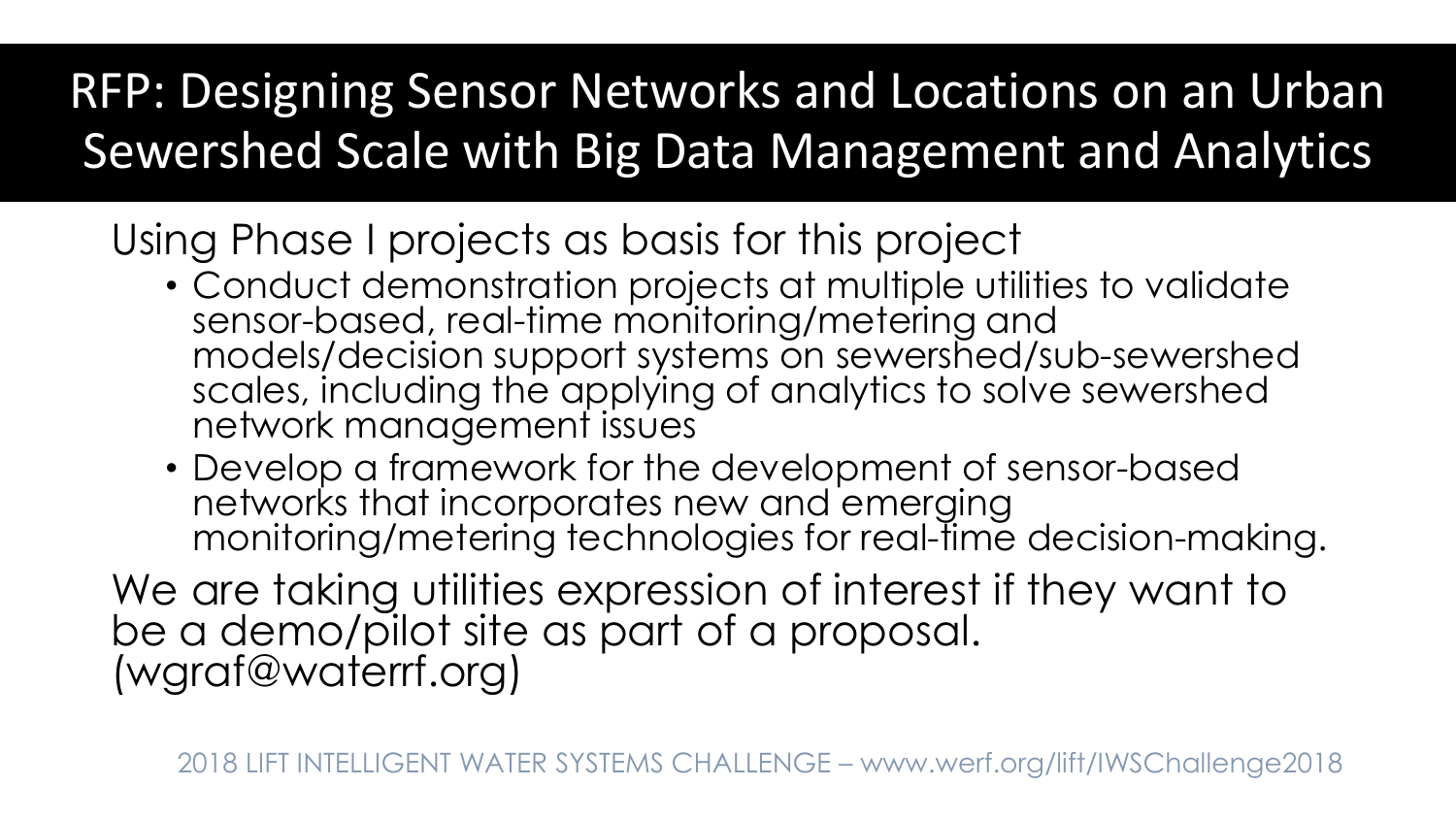### Judging criteria

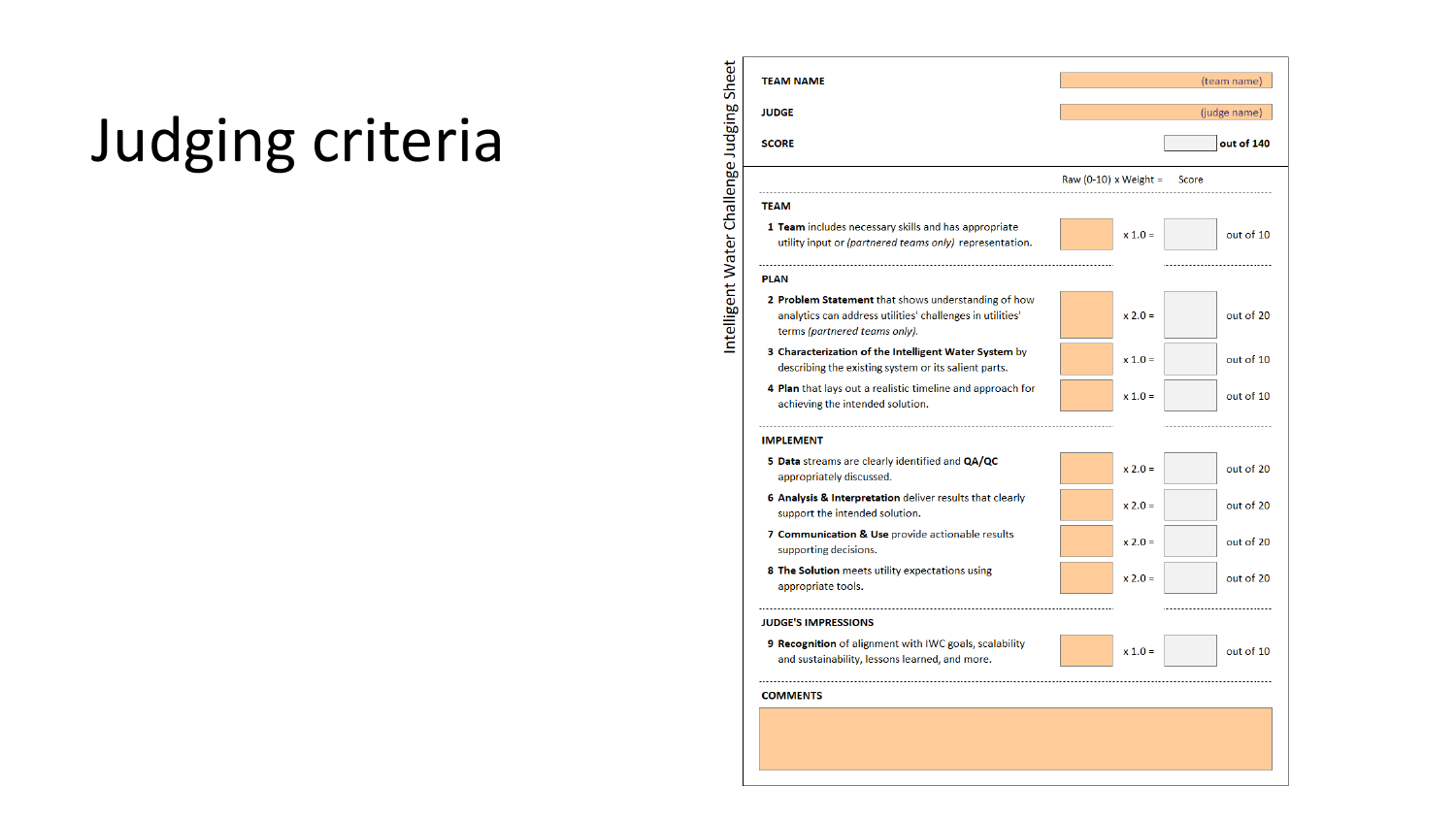# **TEAM** (10 points)

*The team has appropriate utility representation\* or input, and includes necessary skills.*

- Is the team sponsored by a utility? (Wastewater, drinking water, stormwater or other?)\*
- Do the team members cover all necessary skill sets needed to address the problem statement? (e.g. sensors, IT/data, QA/QC)
- Does the team include young professionals?
- Is a solution user part of the team? (i.e. a utility representative that is able to use the solution for improved knowledge/decision making)\*
- Does the team represent diverse skill sets?
- How often and it what manner does the team meet for discussion and problem solving?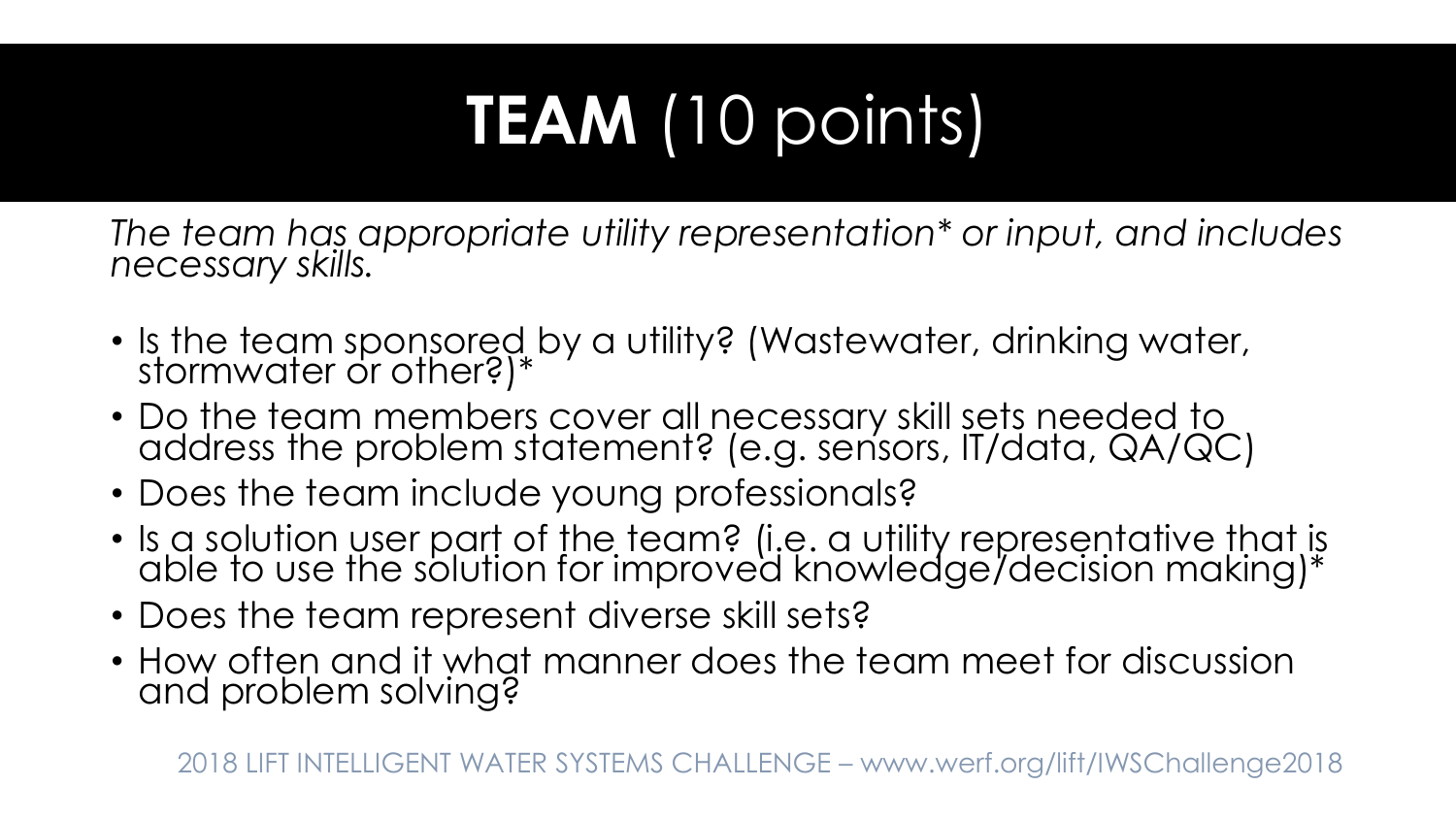### **PLAN**: DEFINE Problem Statement (20)

*The problem statement demonstrates understanding of how data will address utilities' challenges in utilities' terms.* 

- Does the problem statement effectively explain the challenge faced by a utility?
- Does the problem as explained warrant the need for sensor data? Could it be solved by better data, rather than higher frequency data?
- Did the utility provide target metrics?\*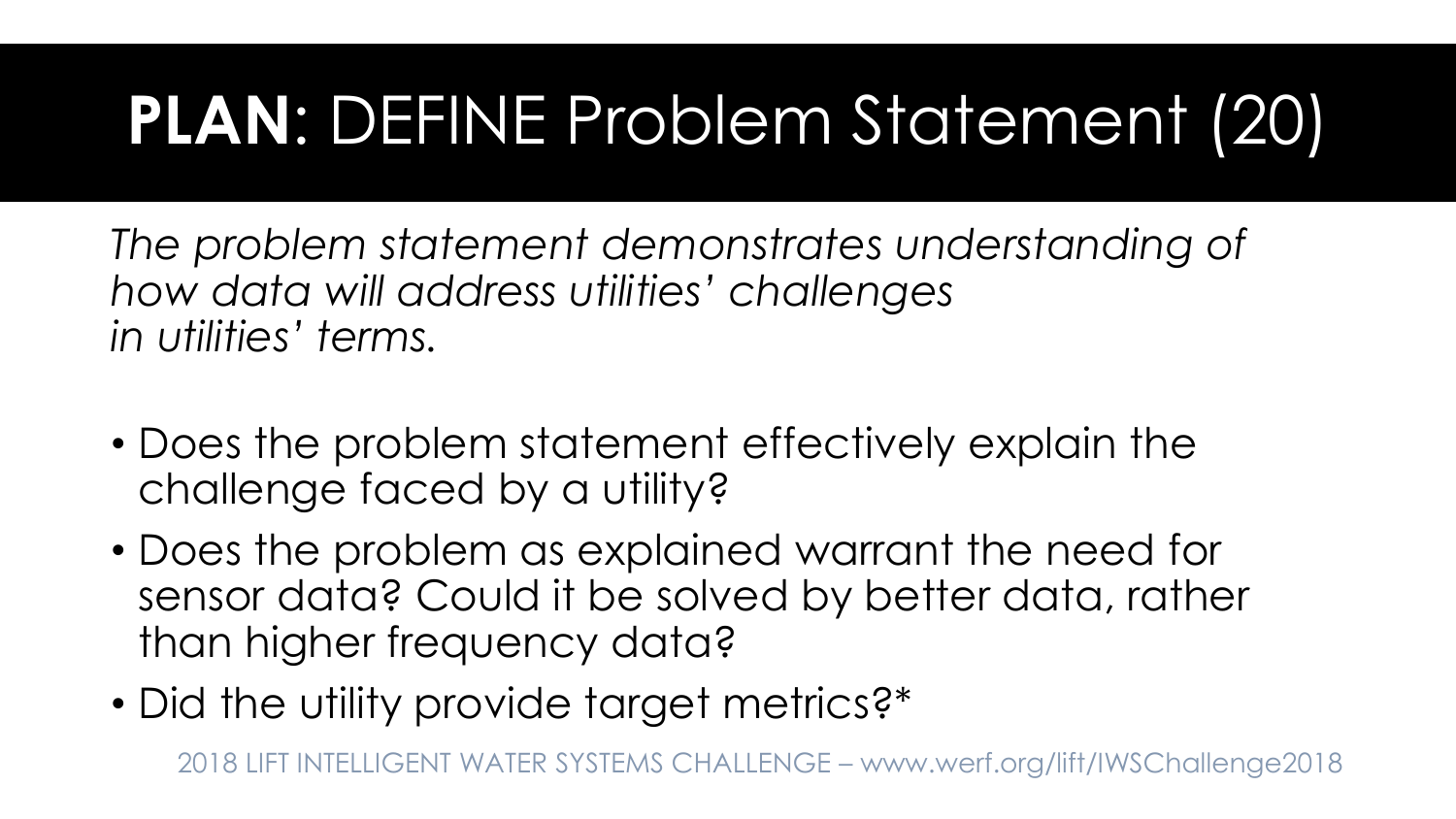## **PLAN**: FRAME The Existing System (10)

*The existing Intelligent Water System or its salient parts are well-described.*

- Is the current system well-defined and described in a concise manner? (e.g. data source, sensors, networking, system architecture, data storage, power, O&M)
- Are there modifications needed for improved operations and/or to achieve the solution?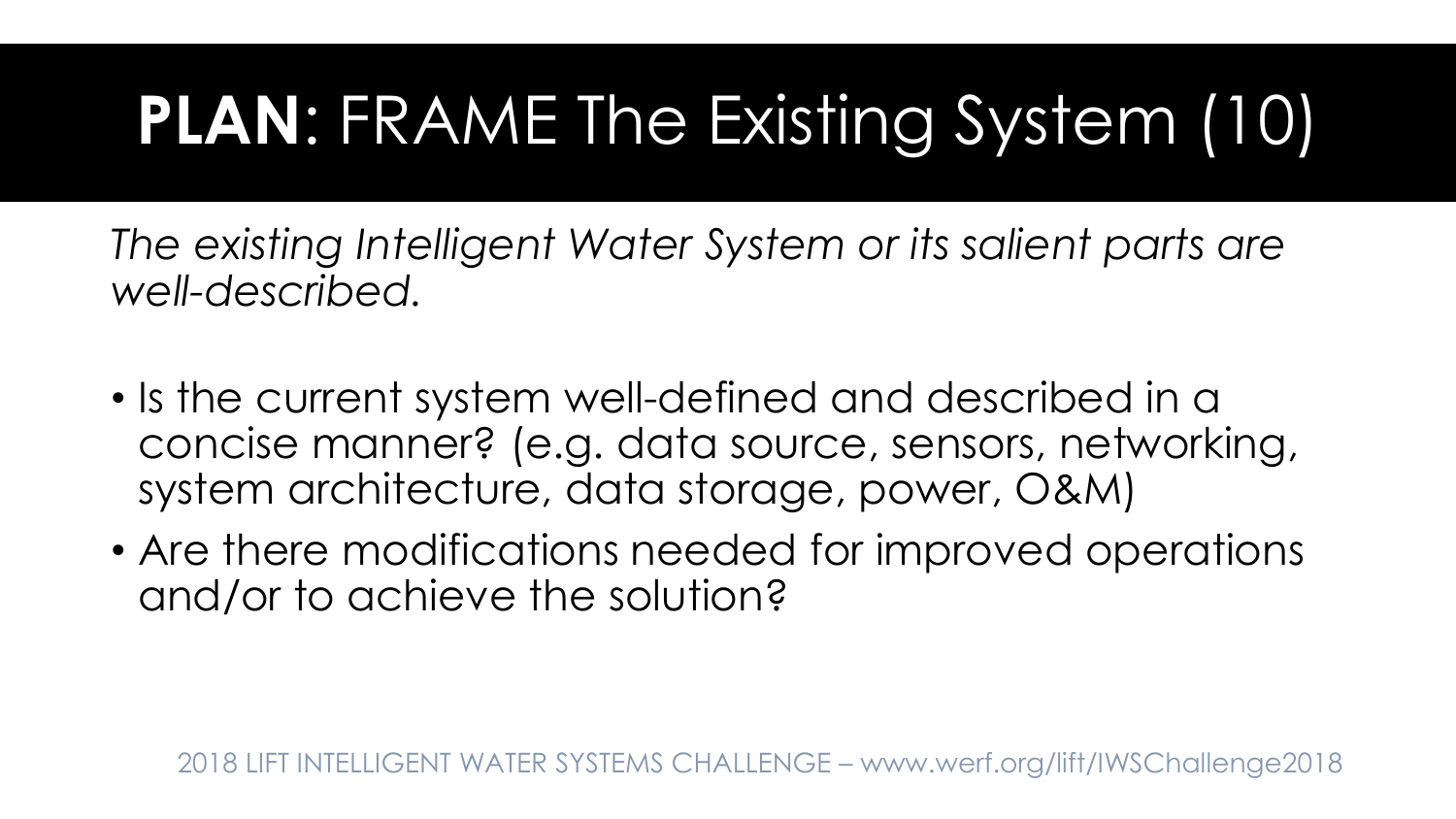## **PLAN**: DEVELOP a Plan (10)

*The proposed solution lays out a realistic timeline and approach for solving the problem statement.*

- Does the proposed solution adequately address the problem statement?
- Is an approach defined to achieve the intended solution? Is it feasible?
- Is a graphic or graphics illustrating the solution concept included?
- Is the proposed timeline realistic?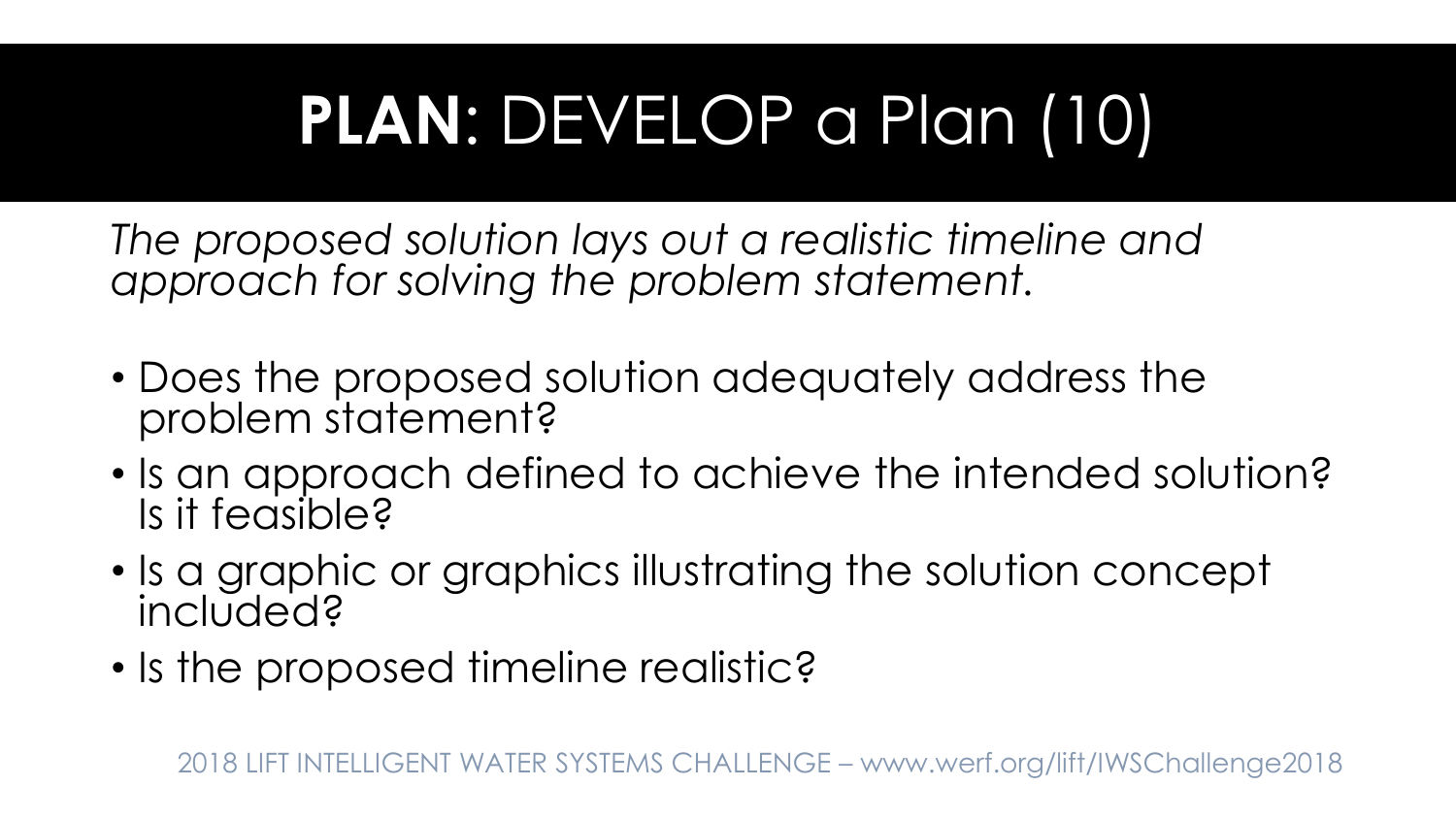### **IMPLEMENT**: Data and QA/QC (20)

*Data used in the solution are clearly identified, and quality assurance and control are appropriately discussed.*

- Are the data streams being used in the solution identified?
- Is an appropriate level of quality assurance described and applied for data streams?
- If automated quality control methods are proposed, are they justified?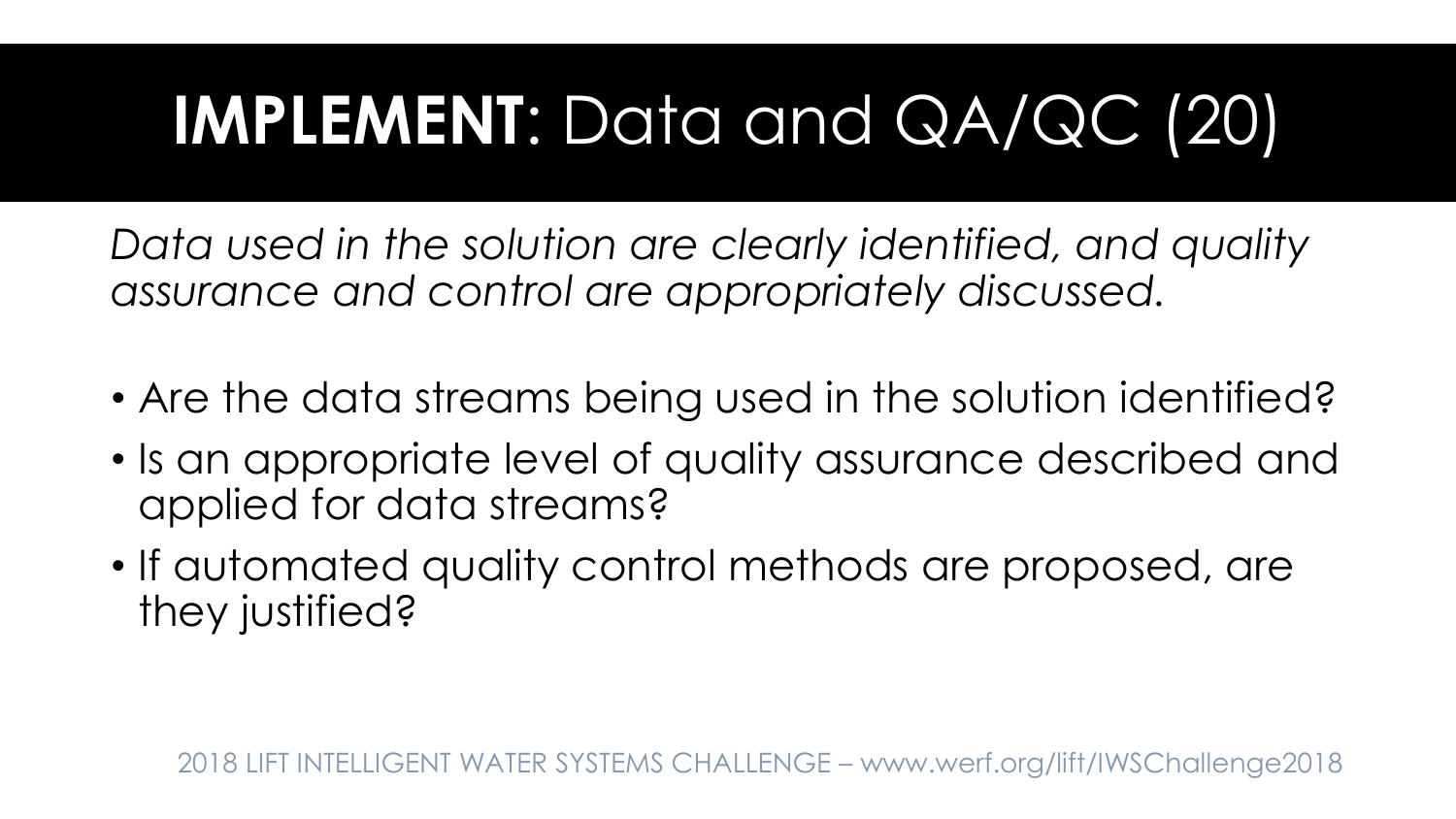### **IMPLEMENT**: Analysis & Interpretation (20)

*Analytics and results clearly support the intended solution.*

- Are the analytics suitable for the anticipated use?
- Do the analytics provide insight and support use of the results?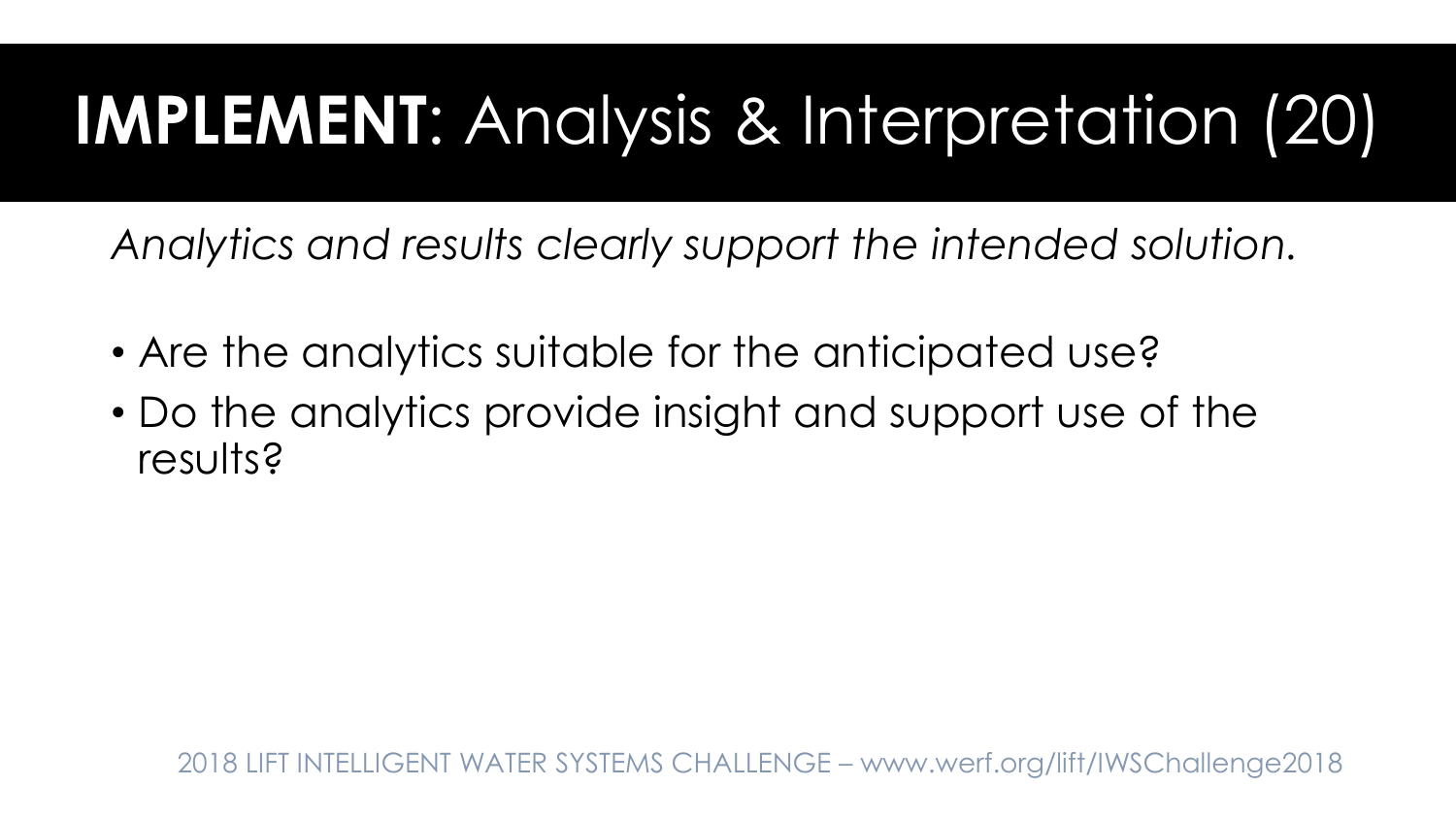### **IMPLEMENT**: Communication & Use (20)

*Results are provided for decision-makers in a clear, easily understood, and actionable format.*

- How is data being communicated and visualized?
- How is the result communicated/provided to the decisionmakers?
- Were decisions able to be made using the data and analytics results provided? If so, what?\*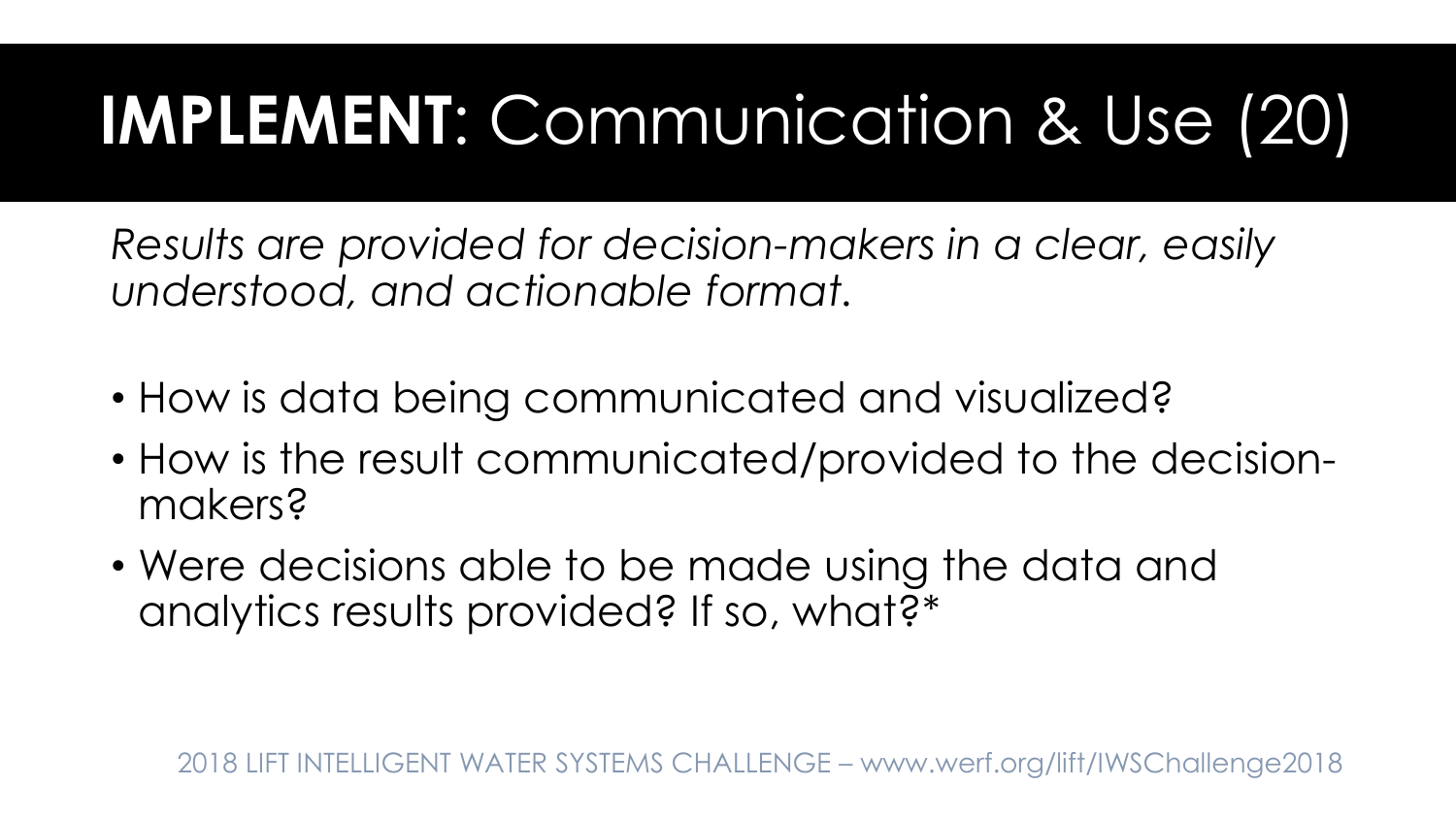### **IMPLEMENT**: The Solution (20)\*

*The proposed solution was implemented effectively in a manner consistent with utilities' expectations and needs using appropriate COTS, open-source, or custom tools.*

- Was the proposal effectively executed? Was the pilot/testing completed?\*
- Is the value quantified and/or qualified using metrics provided by the utility? (e.g. financial, water quality or quantity, asset management, regulatory)\*
- Did the solution address the problem?\*
- Is the solution sustainable for the utility to continue implementing? (e.g. staffing, expertise needed to execute, associated costs)\*
- Were open source tools considered and/or used?\*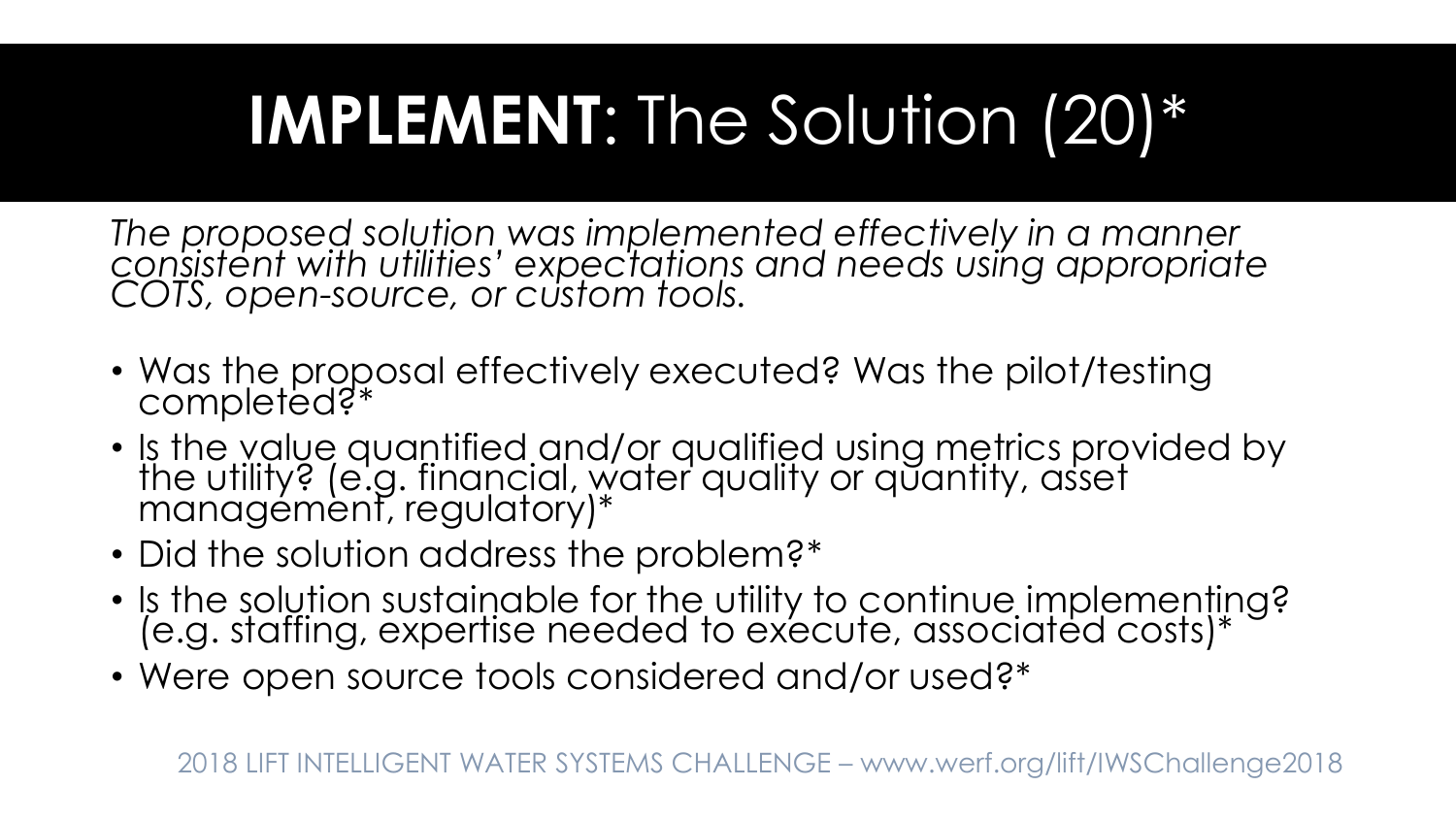# **JUDGES' OVERALL IMPRESSION** (10)

*Alignment of the submittal with goals, anticipated scalability and sustainability of the approach, communication of lessons learned, expression of IWS or water sector value or insight, and other factors may be recognized here.*

- Did the proposal and solution demonstrate credible understanding of intelligent water systems and Challenge goals?
- Is the solution scalable? Can it be repeated within the utility at other facilities? Can it be reproduced at other utilities facing a similar problem?
- Did the solution demonstrate the value of intelligent water systems?
- Did the proposal and solution leverage data using the best available tools to better understand and make decisions?
- If the solution demonstration wasn't successful or yet complete, is the proposal and progress impressive?
- Are any additional lessons learned or merits captured for the water sector?
- Does the solution provide an innovative water sector insight or value add?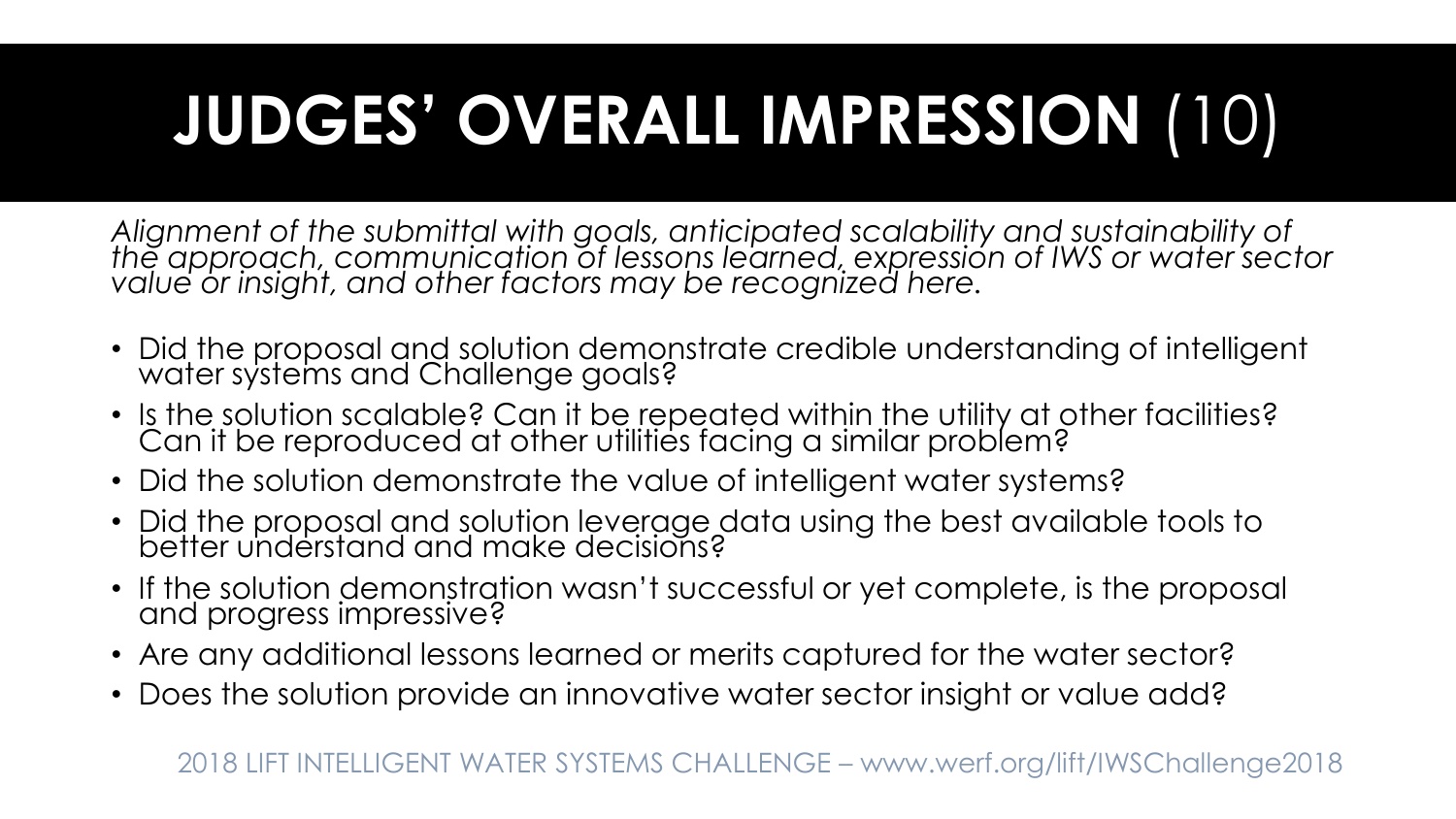#### Submittal Guidance – Challenge Plan

- Challenge plan document due 4/23: should be no longer than three pages.
- The team:
	- Highlight if it is a partnered team or regular team
	- Names, titles, organizations, and e-mails.
	- Description of each team member's role should be included.
- Plan:
	- The problem statement in brief
	- Challenges to the utility
		- Desired outcome from the IWC effort
		- Details of the IWS system\*
		- Outline of proposed problem solution and timeline

**\***If previous work has been done on the proposed problem, please clearly articulate the existing work and the intended scope of work to be done under this Challenge period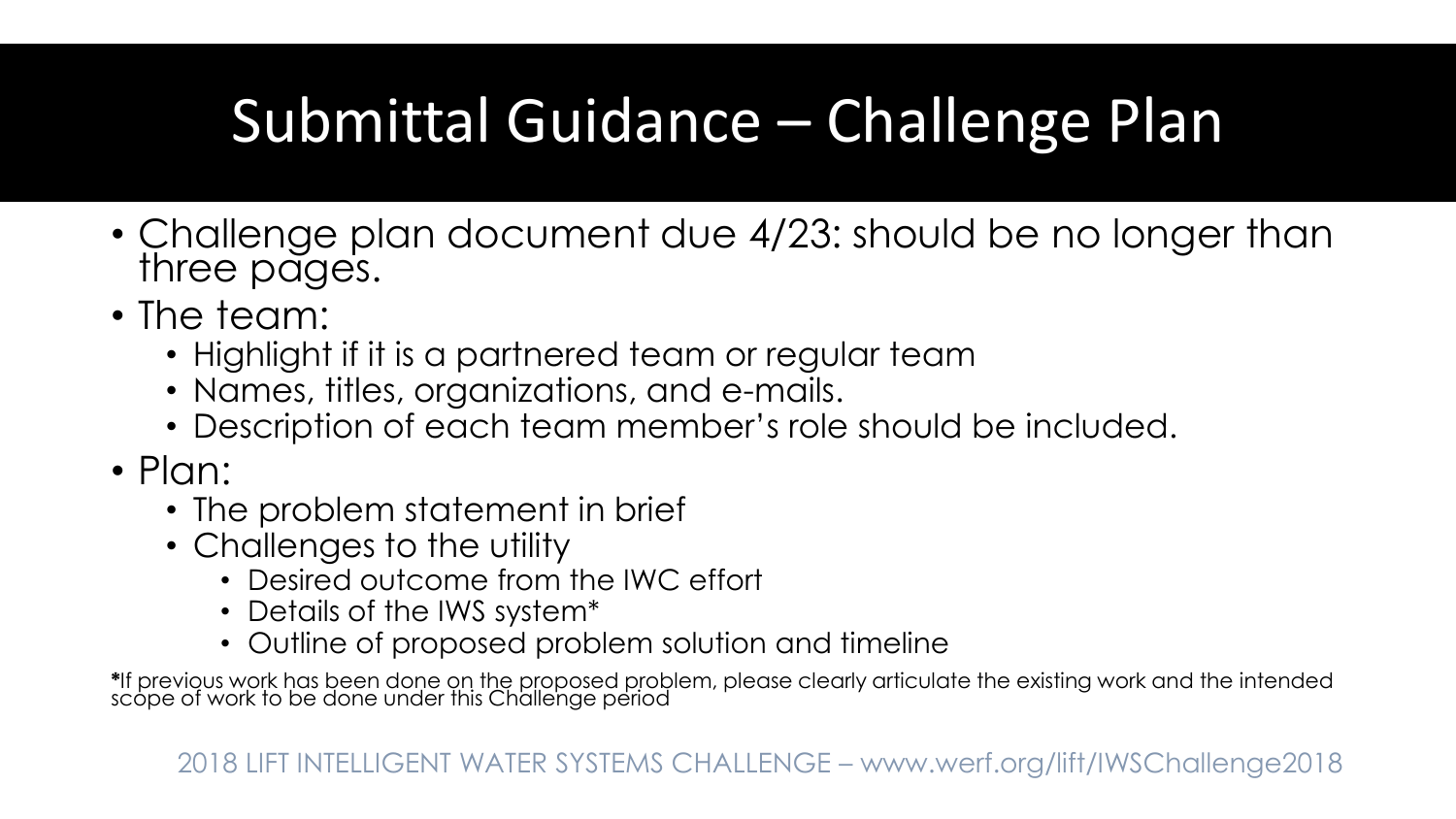### Submittal Guidance – Final Solution

- Final Solution document due 9/4: should be no longer than seven pages. Appendices will not count toward the maximum page count.
- The team:
	- Highlight if it is a partnered team or regular team
	- Names, titles, organizations, and e-mails.
	- Description of each team members role should be included.
- Problem statement that is being addressed in the challenge (2 page max).
- Problem solution description (5 page max):
	- Data streams are clearly identified and QA/QC appropriately discussed.
	- Analysis and interpretation support the solution.
	- The intelligent water systems technology is clearly explained.
	- Plan to scale is described.
	- Financial support is outlined.
	- Next steps are outlined and a timeline is provided.
		- Current status and progress to date.
		- Milestones for next 6-12 months.
- Risk Assessment description of any challenges and how to mitigate them.